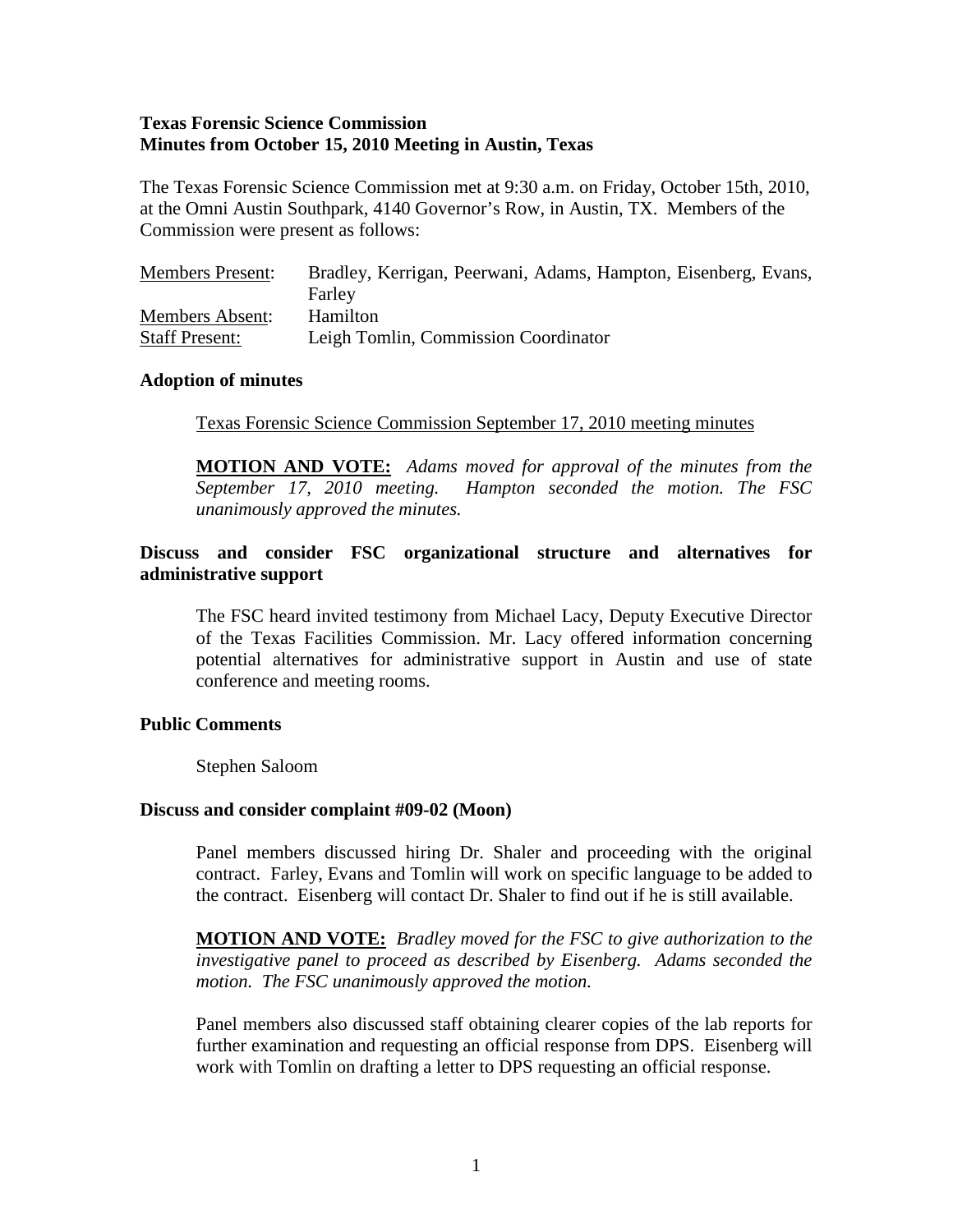### **Discuss liabilities, immunities, and processes re authority and scope of FSC**

At this time, the FSC broke for an executive session with counsel, Barbara Deane. The FSC met in executive session beginning at 10:11 a.m. and reconvened at 11:24 a.m.

### **Discuss and consider complaint #09-01 (Willingham)**

FSC members discussed inviting several experts to answer specific questions about the case.

**MOTION AND VOTE:** *Bradley moved to delegate authority to Evans for planning and execution of the expert panel meeting. The motion was seconded by Hampton. The FSC unanimously approved the motion.*

Evans will work with staff in organizing expert panel and meeting date and location.

### **Review and consider proposals for general counsel position**

**MOTION AND VOTE:** *Bradley moved for a panel of 3 members, Bradley, Hampton and Evans to interview potential general counsel candidates. The motion was seconded by Eisenberg. The FSC unanimously approved the motion.*

#### **Discuss and consider budget to be presented to legislature**

The FSC discussed possibilities for moving the budget line item to another agency. Adams will meet with Dean Webb at SHSU to update him on the potential appropriations move.

## **Discuss and consider amendment to policies and procedures for anonymous complaint and complaint form**

Adams will draft proposed language to update the policies and procedures and also to appear on the anonymous complaint form and send to Barbara Deane for review. The language will be approved at the next quarterly meeting.

## **Discuss and consider amendment to policies and procedures for conflicts (relationships and monetary interests)**

Peerwani and Eisenberg will draft a policy with Barbara Deane to be presented at the FSC's next quarterly meeting.